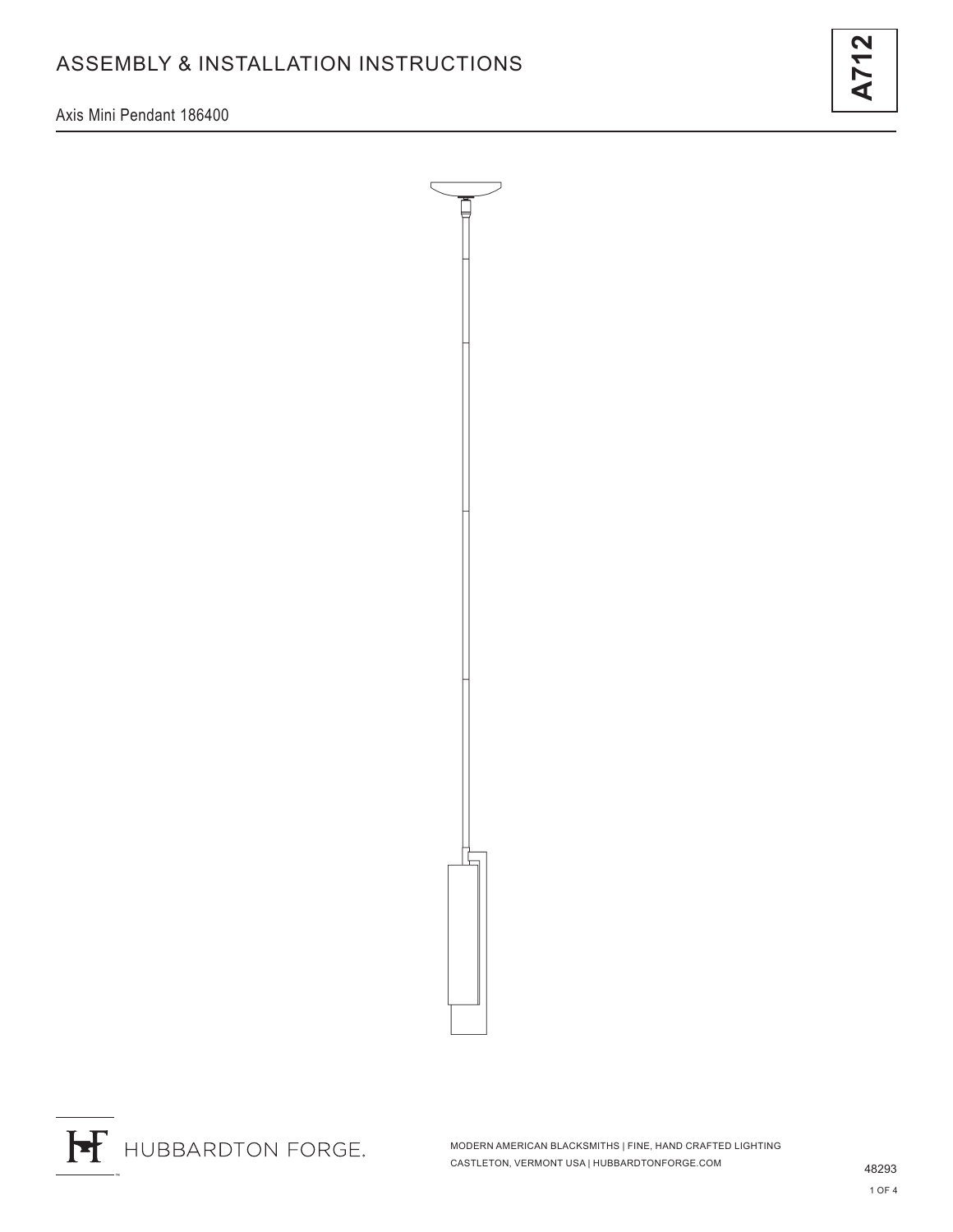## **Component Parts**

- **A Fixture**
- **B Fixture Coupling**
- **C Crossbar**
- **D Jam Nut**
- **E Threaded Nipple**
- **F Ground Screw**
- **G Canopy Ring**
- **H Canopy**
- **I Swivel**
- **J 3" Fixture Pipe (1)**
- **K 6" Fixture Pipe (1)**
- **L 12" Fixture Pipe (3)**
- **M Stem Nipple (6)**
- **N Spider**
- **O Socket**
- **P Bulb**
- **Q Glass**
- **R Fixture Notch**

**A712**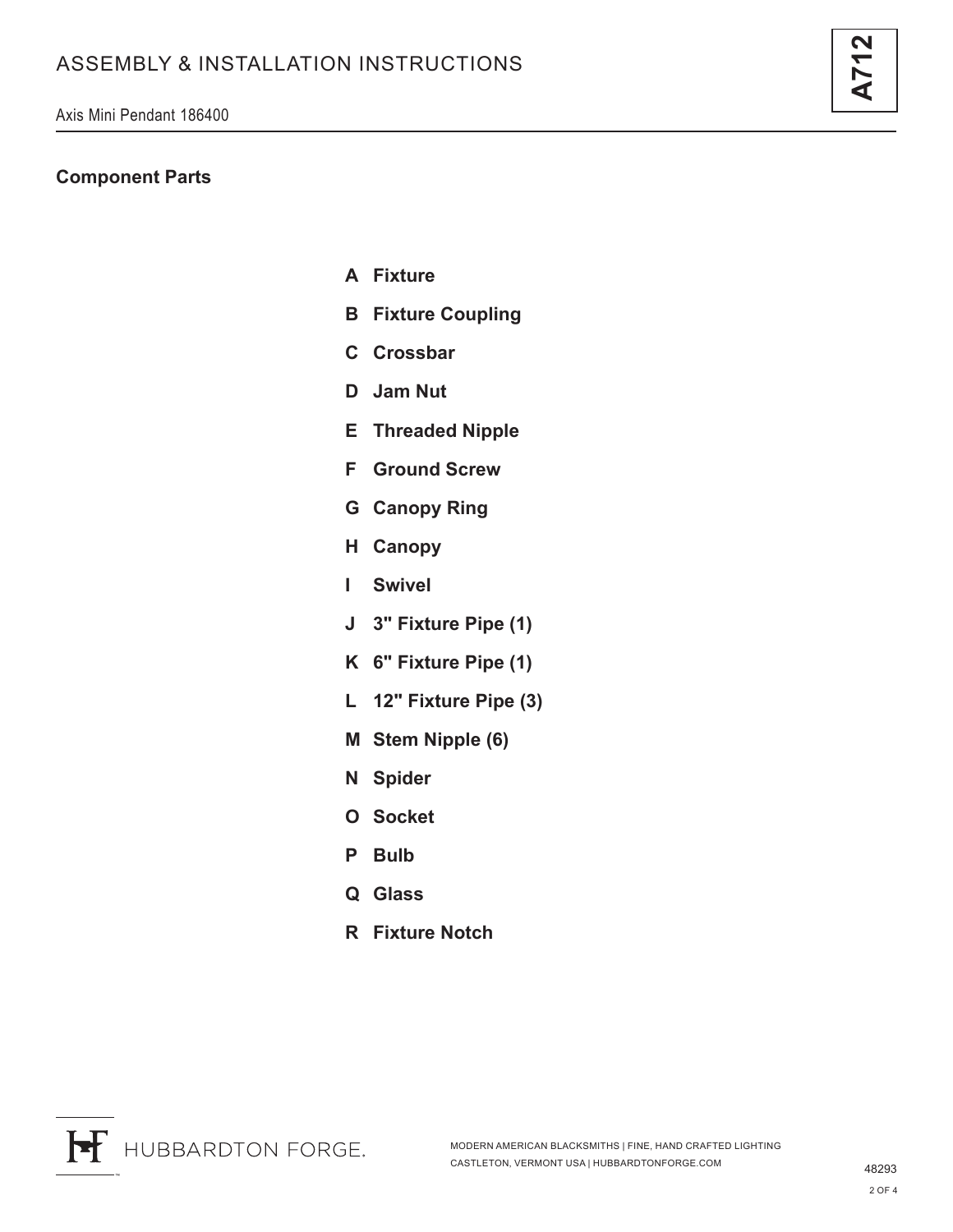### Axis Mini Pendant 186400

**CAUTION:** *FAILURE TO INSTALL THIS FIXTURE PROPERLY MAY RESULT IN SERIOUS PERSONAL INJURY OR DEATH AND PROPERTY DAMAGE.* We recommend installation by a licensed electrician. This product must be installed in accordance with applicable installation code(s), by a person familiar with the construction and operation of the product and the hazards involved.\*

Caution: Do not exceed maximum wattage noted on fixture. Use only recommended bulbs with fixture.

Please Note: After installation extra hardware and accessories are possible due to our kits are used on multiple products and options.

#### **To Install Fixture** *(Figure 1) on following page*

**CAUTION:** BE SURE POWER IS OFF AT THE MAIN BREAKER BOX PRIOR TO INSTALLATION.

- 1. Carefully unpack fixture (A) from the carton.
- 2. Thread jam nut (D) and crossbar (C) onto threaded nipple (E) with ground screw (F) facing towards swivel (I); leave both parts loose.
- 3. Using two machine screws (not provided), temporarily fasten crossbar (C) to the electric box.

**NOTE:** A NEW ELECTRIC BOX COMES WITH SCREWS. WHEN REPLACING A FIXTURE, RETAIN THE EXISTING SCREWS FOR USE WITH THE NEW FIXTURE.

- 4. Adjust the length of threaded nipple (E) in crossbar (C) so that canopy ring (G) will hold canopy (H) against the ceiling with no threads showing for best appearance. When the correct adjustment is established, tighten jam nut (D) against crossbar (C) to secure the adjustment.
- 5. Remove crossbar (C) from the electrical box and proceed with the assembly instructions.
- 6. Locate fixture pipes (J, K, L), fixture (A) and stem nipples (M). Nipples (M) can be found in the kit bag.
- 7. Provided are multiple fixture pipes in three different lengths. Choose the combination that will acheive the overall height desired. Refer to the table below to determine the pipes required to reach the desired overall height. Once you have determined the components necessary, feed the wires that exit fixture coupling (B) through the individual components and thread pipes and couplings together. Wires will slip easier through loose components than through pipes and couplings that are pre-assembled. Once wires are run, apply thread locking compound to all the connection points and assemble the pipes and nipples.

|                                                     |                | <b>Overall Height of Fixture</b> |      |      |      |      |      |      |      |      |      |      |      |      |      |      |      |
|-----------------------------------------------------|----------------|----------------------------------|------|------|------|------|------|------|------|------|------|------|------|------|------|------|------|
|                                                     |                | 15.8                             | 18.8 | 21.8 | 24.8 | 27.8 | 30.8 | 33.8 | 36.8 | 39.8 | 42.8 | 45.8 | 48.8 | 51.8 | 54.8 | 57.8 | 60.8 |
| ਨ।<br>-요<br>≔<br>௨<br>$\overline{\phantom{a}}$<br>∝ | Pipe (J)<br>-2 |                                  |      |      |      |      |      |      |      |      |      |      |      |      |      |      |      |
|                                                     | 6" Pipe (K)    |                                  |      |      |      |      |      |      |      |      |      |      |      |      |      |      |      |
|                                                     | 12" Pipe $(L)$ |                                  |      |      |      |      |      |      |      |      |      |      |      |      |      |      |      |

**NOTE:** APPLICATION OF THE THREAD LOCKING COMPOUND IS NECESSARY TO PREVENT THE PIPE FROM LOOSENING DURING REGULAR MAINTENANCE AND CLEANING OF THE FIXTURE. BE CERTAIN TO APPLY THE COMPOUND.

- 8. Carefully slide canopy ring (G) and canopy (H) over wires and fixture pipes (J, K, L) until they rest on fixture (A).
- 9. Slip wires from the fixture (A) through assembled swivel (I) and thread swivel onto final pipe. It may be neccesary to remove a nipple (M) for this to work on shorter overall fixture heights.
- 10. Refer to instructions on next page to continue installation.